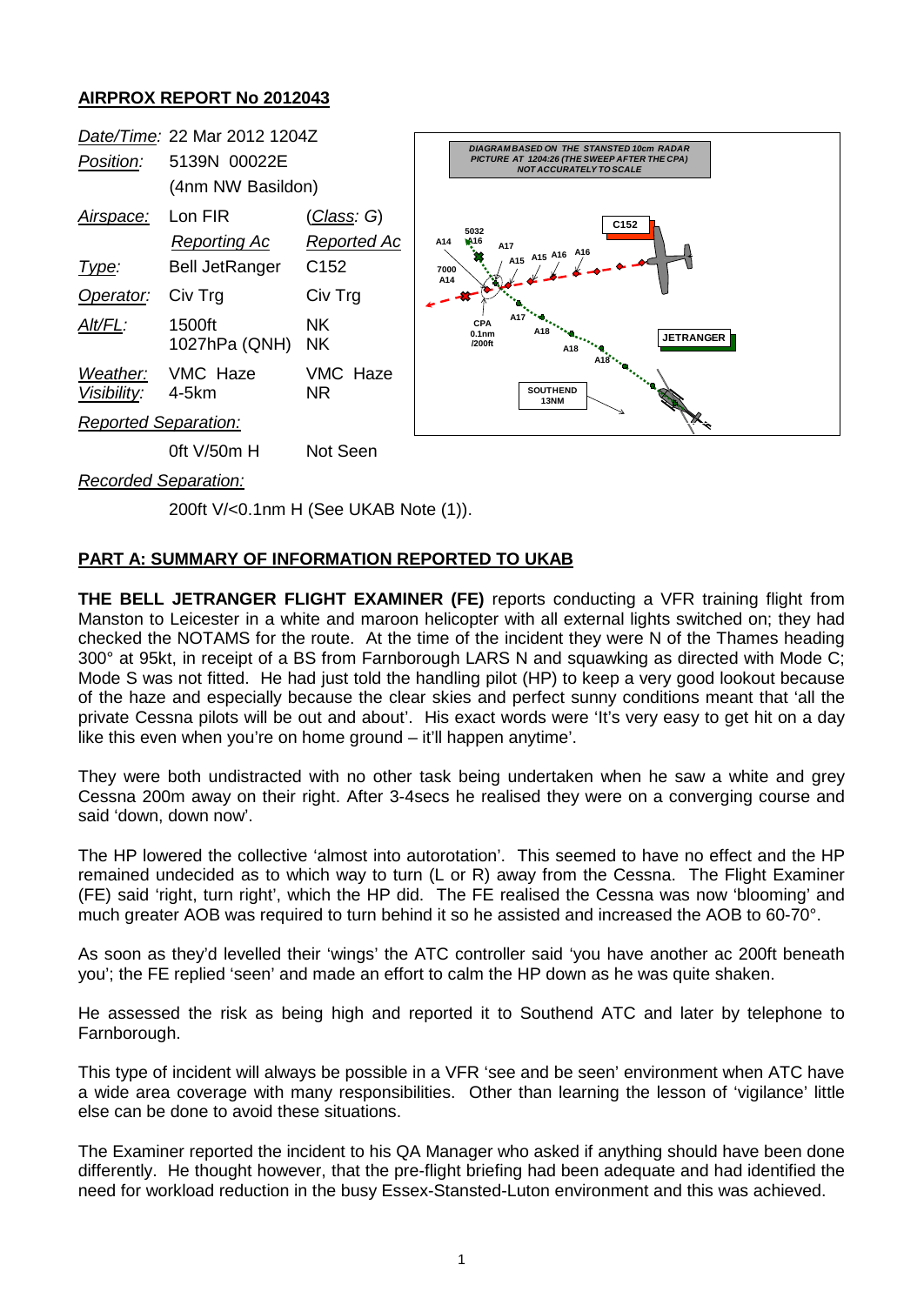**THE C152 PILOT** reports that he was instructing on a VFR GH sortie (exercises 7 and 8.1, climbing and descending) in the Hanningfield reservoir area in a blue and white ac with external lights switched on. They were receiving a BS from Southend Radar, squawking 4575 with a Mode S compliant transponder with altitude reporting selected on.

Being unaware that an Airprox had taken place, he was uncertain of his altitude and position at the exact time of the incident; however, his airborne and landing times according to the ac tech log were 1120 - 1210.

He added that due to the nature of the exercises being demonstrated & practised, a very good lookout was maintained throughout the entire flight.

**THE FARNBOROUGH CONTROLLER** reports working moderate levels of traffic on LARS N when the Bell JetRanger called on frequency but he had little recollection of the event. He believed the squawk assignment was not immediately apparent as it was in an area with several other Southend squawks which appear very similar to their own as they begin with 50.

**ATSI** reports that a Bell JetRanger pilot reported an Airprox when his helicopter came into proximity with a C152 approximately 13nm WNW of Southend at alt 1800ft. The JetRanger was operating VFR on a flight from Manston to Leicester and was in receipt of a BS from Farnborough LARS (N). The C152 had departed Stapleford for GH manoeuvres and at the time of the incident was believed to be in contact with Stapleford Radio as it returned to Stapleford. The Farnborough LARS (N) controller was providing services with the aid of surveillance data from the Stansted 10cm radar.

ATSI had access to the pilots' reports, Farnborough LARS (N) controller's report, the Farnborough unit report and recorded area surveillance. In addition, transcription of the Southend Radar frequency [130.775MHz] was obtained. Stapleford Radio is not recorded.

Both the JetRanger and C152 pilots reported meteorological conditions as VMC in haze.

The C152 had been operating VFR in the Hanningfield area and had been in receipt of a BS from Southend Radar since 1122. The C152 was operating on the QNH of 1030hPa and was displaying the Southend Conspicuity code of 4575.

The JetRanger departed Manston at 1145 and flew W towards the Isle of Sheppey from where it turned onto a NW track. At 1151 the pilot called Southend Radar requesting a BS as it flew to the W of Southend. A BS was agreed, the QNH confirmed as 1030hPa, and a SSR code of 5060 allocated. The JetRanger pilot reported to Southend Radar at 1200:20 that they were changing frequency to Farnborough LARS and Southend instructed the JetRanger to squawk 7000. At 1200:44 the JetRanger called Farnborough LARS North, a BS was agreed and the QNH passed as 1029hPa, an SSR code 5032 was allocated and the JetRanger continued on a NW'ly track.

At 1202:40 the C152 left the Southend Radar frequency and changed to Stapleford Radio, the pilot reported changing the ac's squawk to 7000 and continued on a WSW track. At 1203:26 the C152 was in the JetRanger's 1 o'clock position at a range of 1.5nm. The ac were converging at a converted Mode C alt of 1900ft. By 1203:52 the distance between the ac had reduced to 0.8nm with the C152 coming into the JetRanger's 12 o'clock from the right and both ac were at alt 1800ft. The C152 then appeared to turn right slightly and commence a descent. At 1204:19 the C152 was in the JetRanger's 12 o'clock, range 0.1nm; the JetRanger at alt of 1800ft and the C152 at 1500ft.

At 1204:28 the LARS controller transmitted to the JetRanger, "[C/S] *you've got traffic directly underneath you by two hundred feet right to left"* and the pilot replied, "*just seen…".* As the two ac then diverged the C152 continued descending through alt 1400ft and the JetRanger descended to altitude 1600ft having commenced a turn to the right. At 1206:17 the LARS controller suggested that the JetRanger freecall North Weald but the pilot elected to call Stapleford and stated that he would return to the LARS frequency later.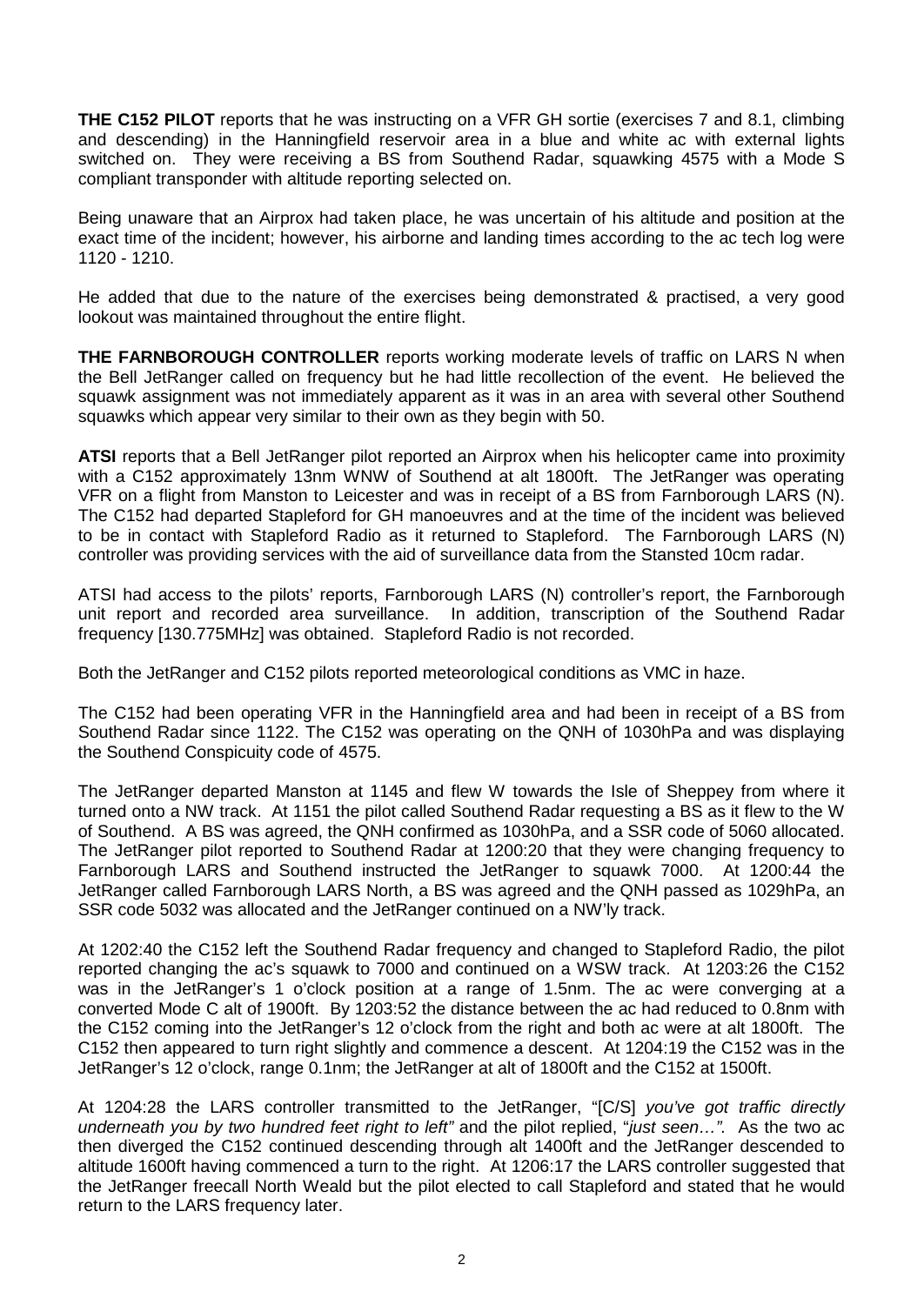The Airprox occurred when the JetRanger came into proximity with a C152 at alt 1800ft, 13nm WNW of Southend. Both ac were operating VFR in Class G uncontrolled airspace where the responsibility for collision avoidance rests solely with the pilots.

The C152 had recently transferred from Southend Radar to Stapleford Radio and the JetRanger was in receipt of a BS from Farnborough LARS (N). Under a BS, controllers with access to surveillance derived information may issue a warning to pilots if the controller considers that a definite risk of collision exists.

[UKAB Note (1): An analysis of the Stansted area radar showed the incident. It should be noted that the quoted accuracy of Mode C data is ±200ft. The JetRanger was squawking 5060 (Southend Approach) initially then 7000 and the C152 4575 (Southend Conspicuity) then also 7000; both ac were displaying Mode C alt and the C152 elementary Mode S data. At 1156 the C152 can be seen manoeuvring in the area reported as the JetRanger approaches from the SE on a NWly track. At 1200 the JetRanger passes 5nm W of Southend still tracking 310° and at 1900ft with the C152 manoeuvring in its 12 o'clock at 8nm indicating 1800ft; the ac continue to close. At 1200:37 the JetRanger changes to a 7000 squawk, still at 1900ft with the C152 3.9nm in its 1 o'clock, also 1900ft. One minute later the JetRanger changes squawk to 5032 (alt 2100ft) (Farnborough LARS) and at 1202:50 the C152 changes to 7000 (alt 1900ft) while in the JetRanger's 2 o'clock at 2nm. The ac continue to close on a line of constant bearing, the JetRanger descending to 1900ft, then at 1203:52 both ac indicate 1800ft with the C152 0.7nm in the JetRanger's 1 o'clock. At 1204:09 the C152 is in the JetRanger's 12 o'clock at 0.2nm, the former having descended to 1600ft and the JetRanger having turned about 10° to the left but remaining at 1800ft. On the next sweep the C152 (1500ft) is in the JetRanger's (1700ft) 12 o'clock at 0.1nm and on the following sweep the ac had crossed with less than 180m separation, the C152 indicating 1400ft and the JetRanger 1600ft.]

## **PART B: SUMMARY OF THE BOARD'S DISCUSSIONS**

Information available included reports from the pilots of both ac, transcripts of the relevant RT frequencies, radar video recordings, reports from the air traffic controller involved and reports from the appropriate ATC authority.

A number of Board Members questioned why the JetRanger crew's first action was to attempt to descend to avoid collision when the radar replay indicated the C152 was slightly lower. The helicopter pilot Members opined that a probable poor horizon combined with the limited manoeuvre energy of the helicopter would predicate the pilot's response as being a descent in order to achieve separation in the most timely manner.

Members were of the opinion that the JetRanger crew would have been better placed by requesting and receiving a TS rather than a BS. One controller Member opined that the JetRanger crew may not have asked for a TS on the basis that it was unlikely they would have been accommodated. However, Members did not view this as a valid reason not to ask for a TS and agreed that pilots should always ask for the service most appropriate to their task and the Wx conditions.

The reported first sighting range of 200m was a late sighting by the JetRanger crew. From the geometry of the radar replay it would appear that in addition to being on a constant bearing, the JetRanger may have been occulted by the C152's L wing, resulting in a non-sighting by the C152 pilot. Given the series of manoeuvres required by the JetRanger crew to avoid collision, and the radar-recorded separation of less than 0.1nm and 200ft, the Board were of the opinion that the safety of the ac were compromised.